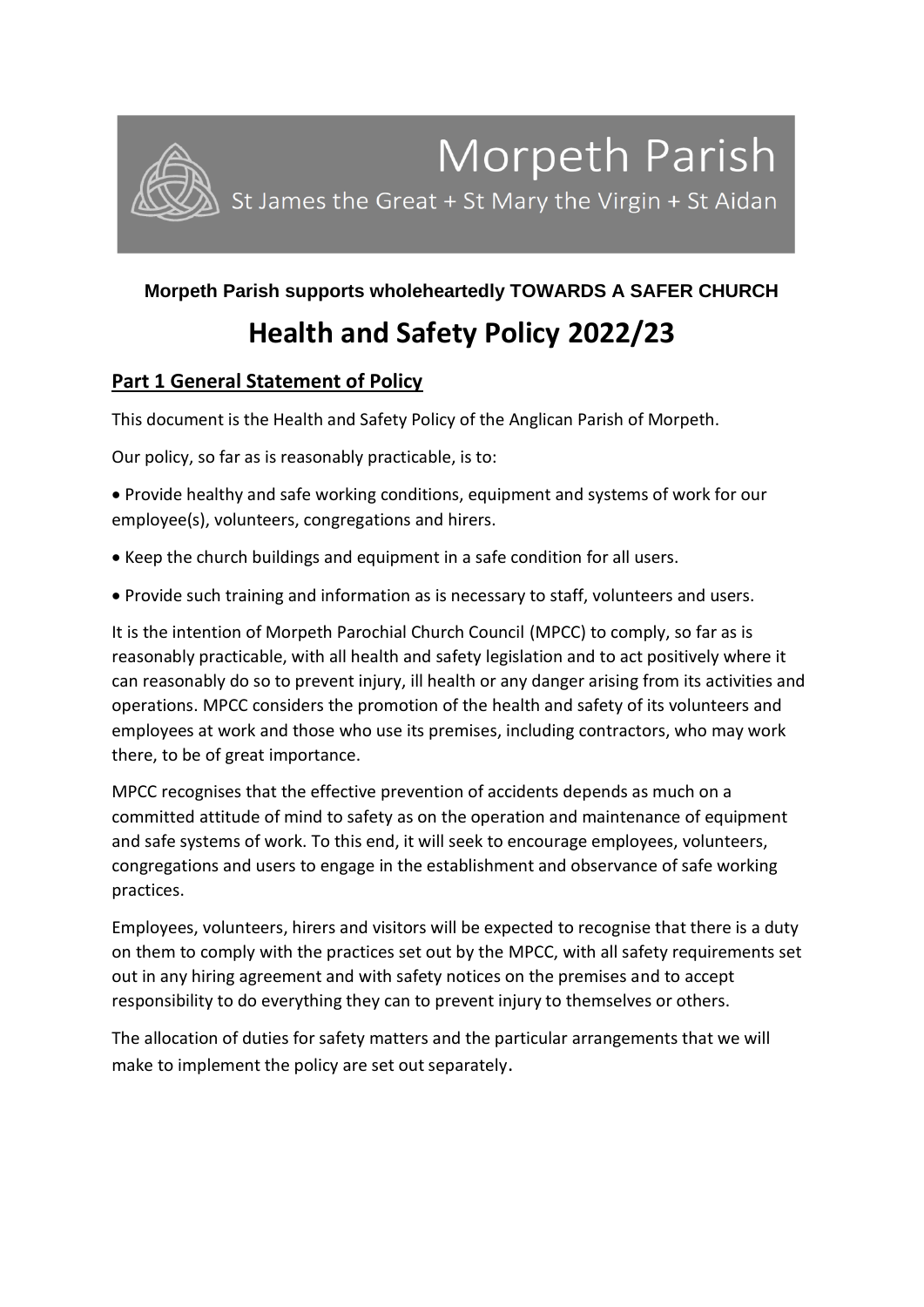### **Organisation of Health and Safety**

MPCC has overall responsibility for health and safety in the Parish of Morpeth.

The person(s) delegated by the MPCC to have day-to-day responsibility for the implementation of this policy is/are:

Revd Simon White, Rector, 517716

Mr. Michael Daws, Churchwarden, 515128

Dr Robert Young, Churchwarden for St. James' Church

Mr Andrew Mowat, Churchwarden for St. Mary's Church

Churchwarden for St. Aidan's Church

It is the duty of all employees, volunteers, hirers and visitors to take care of themselves and others who may be affected by their activities and to co-operate with MPCC in keeping the premises safe and healthy, including the grounds.

Should anyone using the churches come across a fault, damage or other situation which might cause injury and cannot be rectified immediately they should inform the person(s) above, or the Parish Administrator, as soon as possible so that the problem can be dealt with. Where equipment is damaged a notice should be placed on it warning that it is not to be used and it should be placed in the vestry.

The following persons have responsibility for specific items:

| First Aid Box                                  | Churchwardens and Parish Admin      |
|------------------------------------------------|-------------------------------------|
| Reporting of Accidents                         | Churchwardens and Parish Admin      |
| Fire Precautions and checks                    | Churchwardens and Parish Admin      |
| Training in hazardous substances and equipment | The Parochial Church Council (MPCC) |
| Risk assessment and inspections                | <b>MPCC</b>                         |
| Information to contractors                     | The Rector and MPCC                 |
| Information to hirers                          | Parish Administrator                |
| Insurance                                      | The Rector and MPCC                 |

#### **Fire Precautions and Checks**

A copy of the risk assessment including the evacuation procedure, the location of the nearest telephone and a map showing the fire exists, fire-fighting equipment, and assembly point(s) may be found in each church's risk assessment file